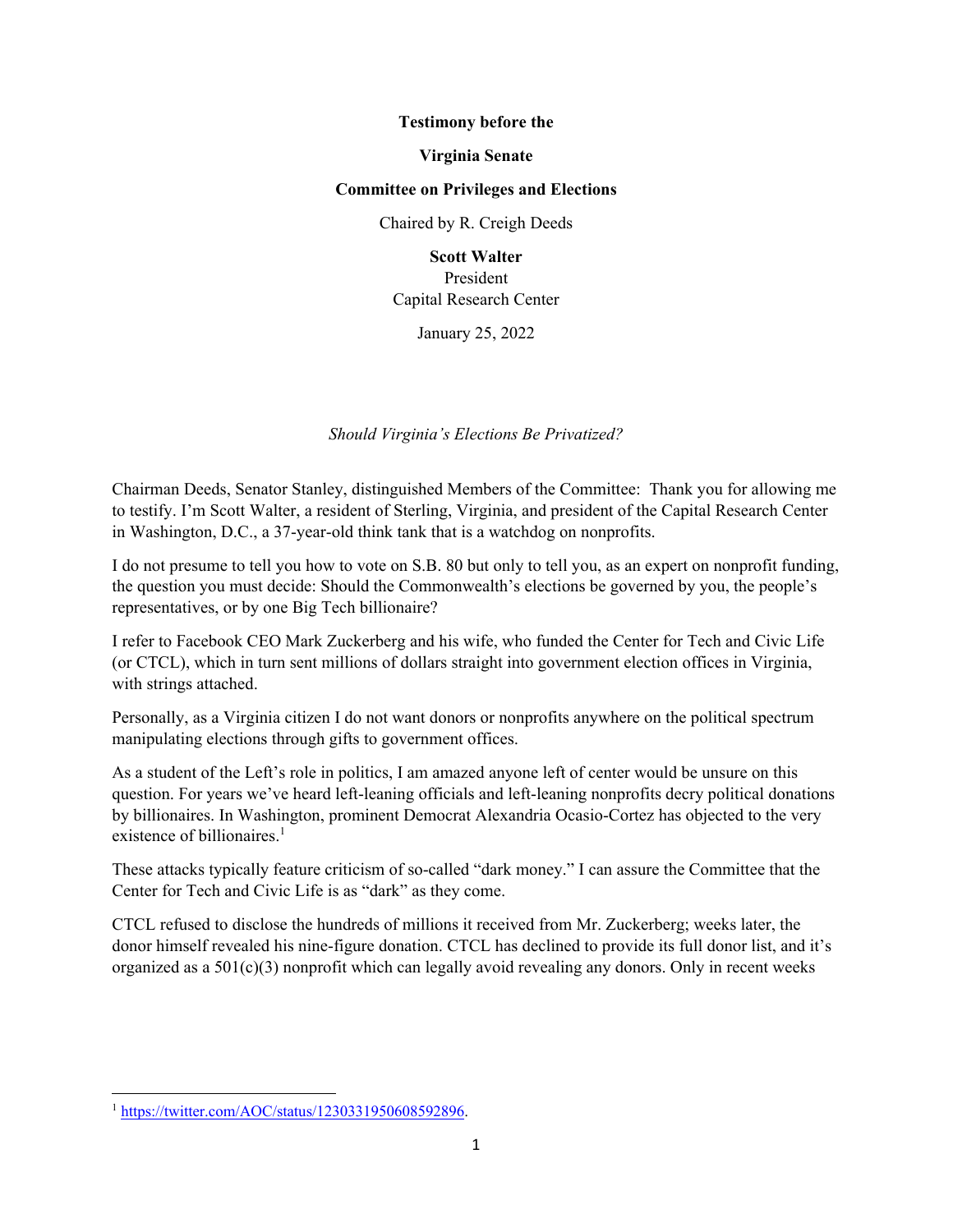has the Capital Research Center discovered that another \$25 million in CTCL's 2020 funding came from the New Venture Fund,<sup>2</sup> which is part of a \$1.7 billion "dark money" empire run by Arabella Advisors.<sup>3</sup>

Of course, the critical question is *how much money* went to *which* election offices. CTCL long refused to make public that information, even though federal law requires CTCL to report on its IRS Form 990, a public document, every grant of \$5,000 or more to any government agency.<sup>4</sup> CTCL delayed filing that document until the last second it was legally permitted: December 15, 2021. Rather than reassure the public, it refused to reveal its grants earlier, even when asked by friendly news outlets including the *New*  York Times,<sup>5</sup> the Associated Press,<sup>6</sup> National Public Radio,<sup>7</sup> American Public Media,<sup>8</sup> the *New Yorker*,<sup>9</sup> and others.

Nonetheless, we at Capital Research Center examined CTCL's "preliminary" list of grantees, as well as news databases and local government reports, and assembled the fullest data set available. As soon as CTCL finally revealed its grants, we compared them to our estimates and found those estimates largely accurate.<sup>10</sup> (We also compiled a long list of discrepancies in CTCL's reporting of its national grantmaking. $^{11}$ )

We've publicly disclosed all the data we can find and published reports for the states of Virginia,<sup>12</sup> Georgia,<sup>13</sup> Pennsylvania,<sup>14</sup> Michigan,<sup>15</sup> Wisconsin,<sup>16</sup> Texas,<sup>17</sup> Arizona,<sup>18</sup> Nevada,<sup>19</sup> and North Carolina.<sup>20</sup> For every state we've examined, Zuckerberg's funding via CTCL has produced a highly partisan pattern.

We first examined the funding in Georgia, and our report was so shocking that the Georgia Senate asked me to testify about it.  $21$  Consider a few data points:

<sup>3</sup> See the entry for Arabella Advisors on InfluenceWatch.org, https://www.influencewatch.org/for-profit/arabellaadvisors/.<br><sup>4</sup> See Schedule I of IRS Form 990.

<sup>2</sup> See p. 87 of New Venture Fund's 2020 IRS filing, available at

https://www.influencewatch.org/app/uploads/2021/11/new-venture-fund-2020-form-990.pdf.

<sup>&</sup>lt;sup>5</sup> https://www.nytimes.com/2020/09/25/us/politics/elections-private-grants-zuckerberg.html.<br>
<sup>6</sup> https://apnews.com/article/technology-elections-denver-mark-zuckerberg-election-2020-<br>92257bbc1fefd9ed0e18861e5b5913f6.

 $\frac{1}{7}$ https://www.npr.org/2020/12/08/943242106/how-private-money-from-facebooks-ceo-saved-the-2020-

election?utm\_source=Iterable&utm\_medium=email&utm\_campaign=campaign\_1795371\_nl\_Philanthropy-<br>Today\_date\_20201208&cid=pt&source=ams&sourceId=132961.

 $\frac{8 \text{ https://www.apmerports.org/story/2020/12/07/private-grant-money-chain-zuckerburg-election.}}{\frac{9 \text{ https://www.newyorker.com/news/daily-comment/batting-anxiety-over-making-sure-your-vote-gets-counted.}}{\text{Sets/www.newyorker.com/news/daily-comment/batting-anxiety-over-making-sure-your-vote-gets-counted.}}$ 

States: How close were our estimates to CTCL's final disclosures?" https://capitalresearch.org/article/shining-a-<br>light-on-zuck-bucks-in-key-states/.

<sup>&</sup>lt;sup>11</sup> Parker Thayer and Hayden Ludwig, "Which States Did CTCL Flood with "Zuck Bucks?"

https://capitalresearch.org/article/which-states-did-ctcl-flood-with-zuck-bucks/.<br>
<sup>12</sup> https://capitalresearch.org/article/how-mark-zuckerberg-meddled-in-virginias-2020-election/.<br>
<sup>13</sup> https://capitalresearch.org/article

subcommittee/.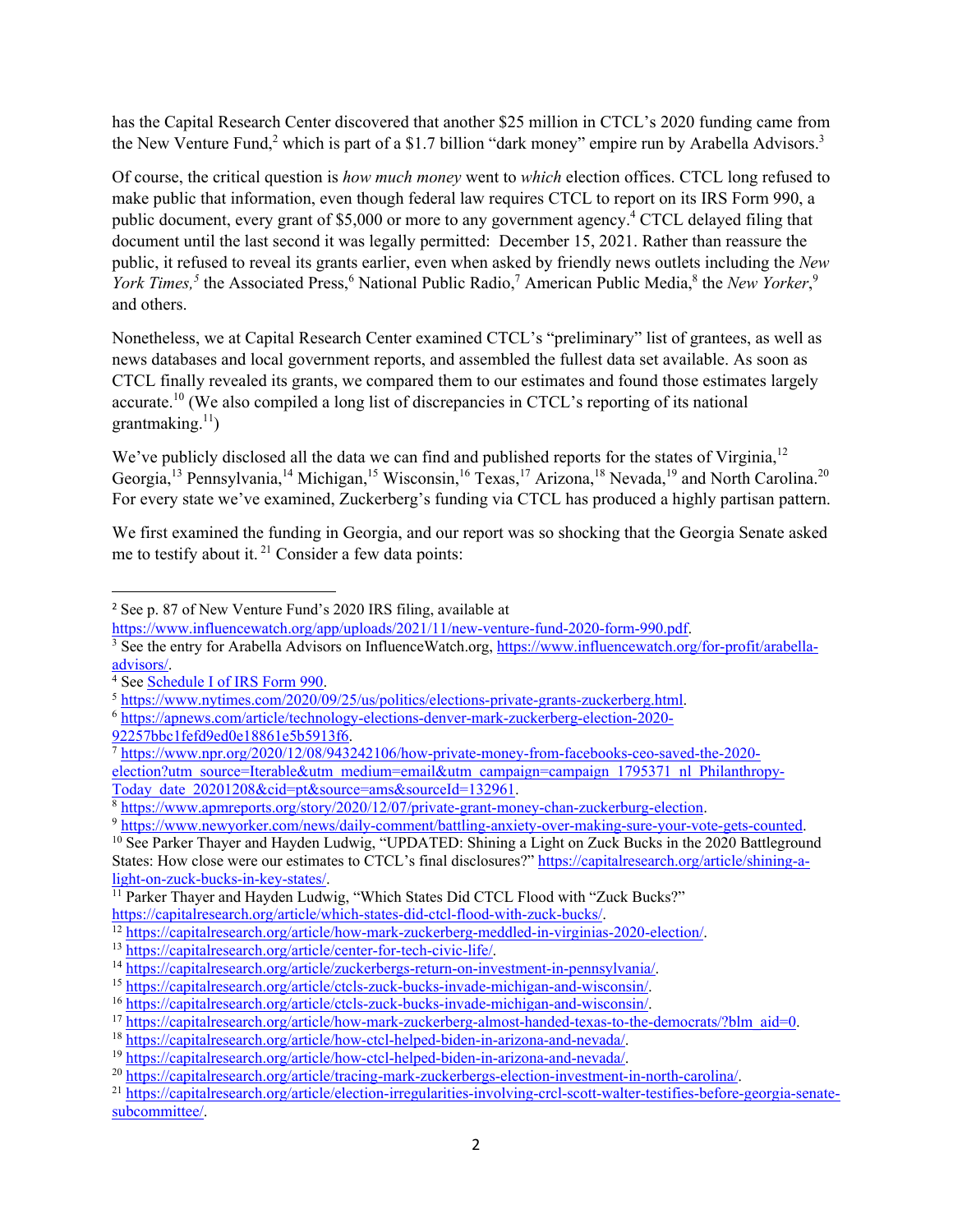- In Georgia, CTCL gave grants to nine of the state's ten counties with the greatest Democratic shifts in their 2020 presidential vote. Those nine grantees averaged an amazing 13.7 percent Democratic shift from 2016.
- In the 44 Georgia counties CTCL funded, the Democratic presidential vote rose by more than two-and-a-half times the Republican rise in the same counties, compared to 2016. This partisan effect in the funded counties produced a Democratic advantage of about 323,000 votes in a state whose margin of victory was less than 12,000 votes.

In Virginia, the same pattern recurs. $^{22}$ 

- **Total Grants:** \$3.7 million
- **Average Per Capita Grant:** \$0.66 in counties Trump won vs. \$1.11 in counties Biden won
- **Partisan distribution bias:**
	- CTCL gave grants to 14 of the 46 counties Biden won in 2020.
	- Two of these jurisdictions, James City County and Lynchburg, narrowly flipped from Trump in 2016 to Biden in 2020.
	- These 14 Biden counties received \$3.4 million, *over 90 percent* of all CTCL grants in Virginia.
	- **CTCL** gave grants to 22 of the 87 counties Trump won.
	- But these 22 Trump counties only received \$358,910, a mere 9.6 percent of all CTCL grants in the Old Dominion. **This is the second-most lopsided bias in favor of Democratic-leaning counties we've identified (after Texas).**
	- Fairfax County, the most populous in Virginia, received nearly 3.5 times (\$1.24 million) as much from CTCL as every Trump county *combined*.
- **Turnout effect:**
	- CTCL-funded counties gave close to 1.2 million votes to Biden, 49 percent of his statewide total.
	- **Turnout for Biden in these counties increased by 206,000 votes (17 percent) over Hillary** Clinton's 2016 turnout.
	- CTCL-funded counties gave just 699,000 votes to Trump, or 36 percent of his statewide total.
	- Trump's turnout increased by 68,319 votes (12 percent) over his 2016 performance.

<sup>&</sup>lt;sup>22</sup> Complete data may be downloaded at https://capitalresearch.org/app/uploads/CTCL-Virginia-Updated-Data-Setfrom-990.xlsx. For a comparison of that final data with our original estimates for Virginia, see Parker Thayer and Hayden Ludwig, "UPDATED: Shining a Light on Zuck Bucks in the 2020 Battleground States: How close were our estimates to CTCL's final disclosures?" https://capitalresearch.org/article/shining-a-light-on-zuck-bucks-in-keystates/.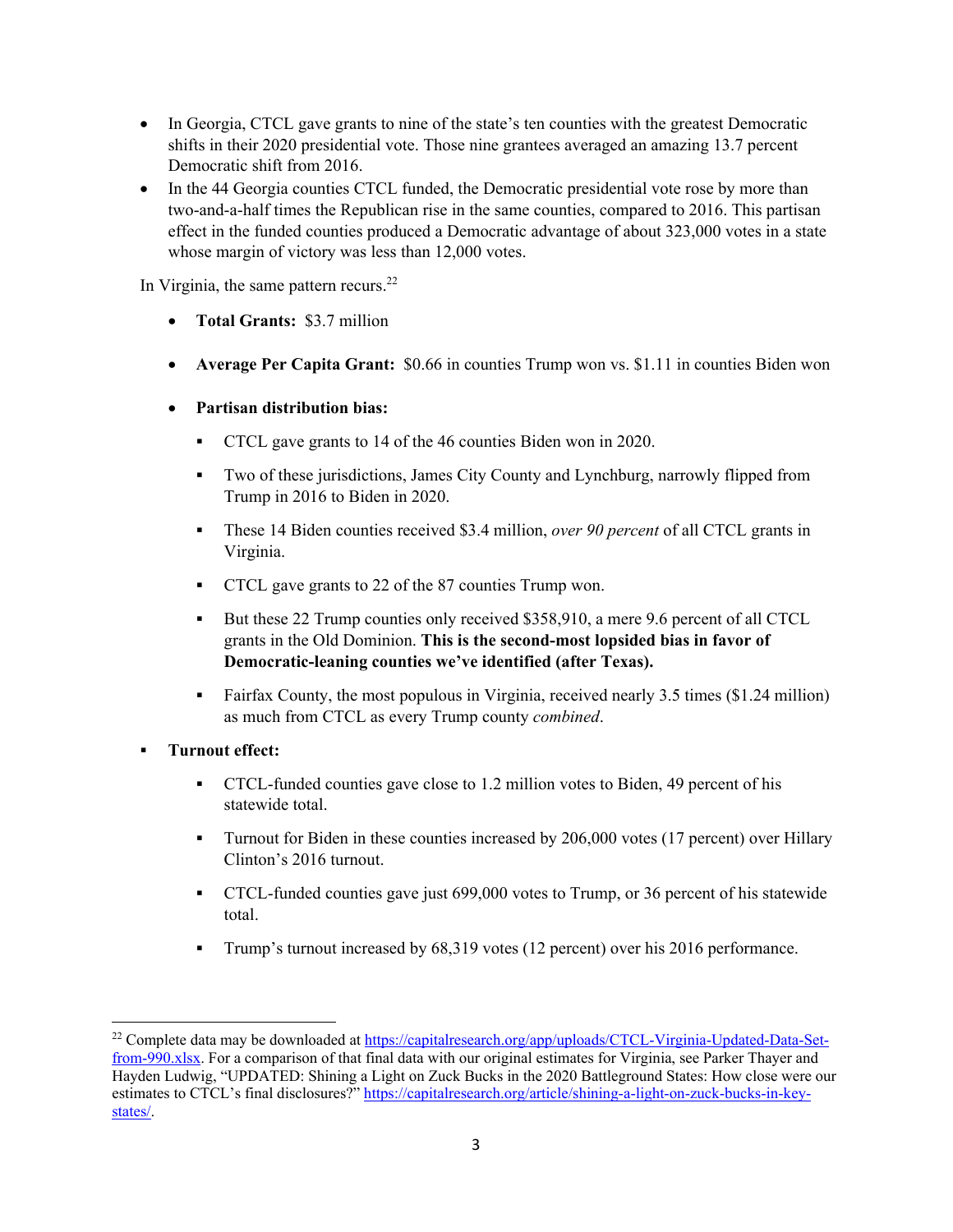- Democratic turnout increased most dramatically in Northern Virginia, where just 4 counties contain 25 percent of Virginia's entire population and the core of the state's liberal voters.
- My home county of Loudoun, for instance, saw a 37 percent increase in Democratic turnout (37,577 votes), with Biden defeating Trump by more than 56,000 votes.

# **Per capita bias:**

- Breaking down CTCL's highest per capita funding reveals a deep bias towards Biden:
	- 1. Petersburg (Biden): \$2.45
	- 2. Charlotte County (Trump): \$1.74
	- 3. Halifax County (Trump): \$1.62
	- 4. Prince William County (Biden): \$1.31
	- 5. Alexandria (Biden): \$1.26
	- 6. Manassas (Biden): \$1.26
	- 7. Henrico County (Biden): \$1.23
	- 8. Emporia (Biden): \$1.15
	- 9. Charles City County (Biden): \$1.09
	- 10. Fairfax County (Biden): \$1.08
	- 11. Arlington County (Biden): \$1.08
	- 12. Franklin (Biden): \$0.96
- Biden won 9 of the 11 counties most richly funded counties  $(>\$1.00$  per person), while Trump won 20 of the 25 least-funded (<\$1.00 per person).

## **Additional Information:**

- Fairfax County's follow-up report<sup>23</sup> to CTCL reports the following spending:
	- 1. \$967,294 for "temporary staffing support"
	- 2. \$59,850 for "vote-by-mail/absentee voting equipment or supplies"
	- 3. \$102,765 for "election administration equipment"
	- 4. \$54,802 for "voting materials in languages other than English"
	- 5. \$58,530 for "security for office and polling locations"
- Our original report identified grants to 38 jurisdictions across Virginia. CTCL's preliminary grants document from late 2020 notes the same number of grants

<sup>&</sup>lt;sup>23</sup> https://www.influencewatch.org/app/uploads/2021/05/CTCL-FOIA-Report-Fairfax-County-Virginia.pdf.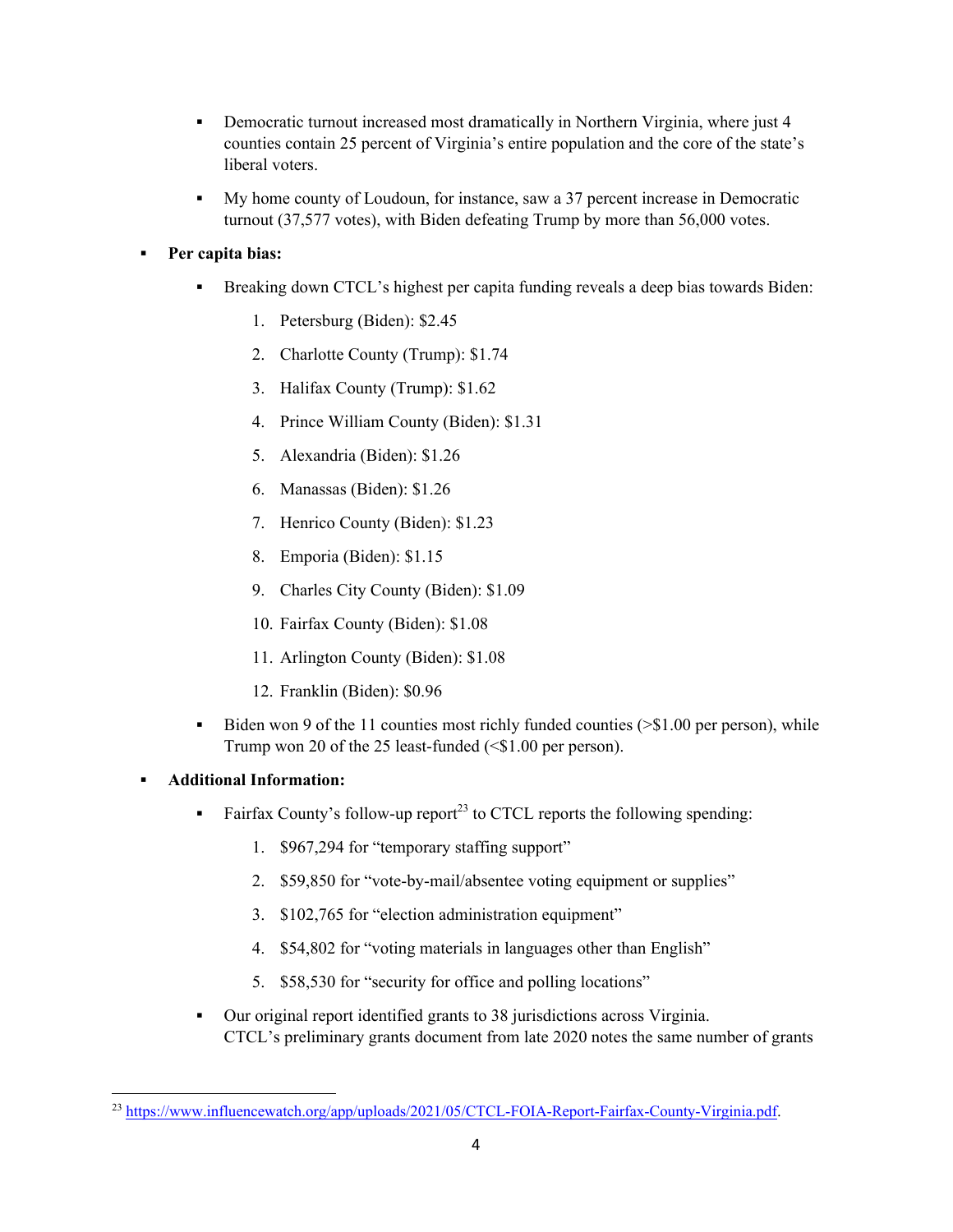(without identifying grant sums).<sup>24</sup> Yet CTCL's 2020 disclosures only reveal 36 grants. The 2 discrepancies involve Hanover and Carroll Counties. Hanover applied for a CTCL grant in October  $2020^{25}$  and a separate grant<sup>26</sup> from the Zuckerberg-funded Center for Election Innovation and Research  $(CEIR)^{27}$  that same month. Since CEIR's IRS disclosures for 2020 won't be released until July 2021, we do not know if it received a grant from that group.

The pattern repeats in every battleground state: First, CTCL is far more likely to fund election jurisdictions that are rich with Democratic votes. Second, it funds those jurisdictions much more heavily per capita. Third, jurisdictions it funded boosted Democratic turnout far beyond the statewide margin of victory.

Election expert J. Christian Adams sums it up: CTCL's Zuckerberg cash "converted election offices in key jurisdictions with deep reservoirs of Biden votes into Formula One turnout machines."<sup>28</sup>

It is hard to square these facts with the federal requirement that  $501(c)(3)$  nonprofits like CTCL must be nonpartisan at all times, that they may not conduct "voter education or registration activities" that "have the effect of favoring a candidate," as the IRS puts it.<sup>29</sup> Unfortunately, such nonprofits have for years ignored federal law by conducting registration and get-out-the-vote efforts that favor one party.

Liberal journalist Sasha Issenberg, in his 2012 book *The Victory Lab: The Secret Science of Winning Campaigns, reported of one such nonprofit, the Voter Participation Center:*<sup>30</sup> "Even though the group was officially nonpartisan, for tax purposes, there was no secret that the goal of all its efforts was to generate

<sup>&</sup>lt;sup>24</sup> https://docs.google.com/spreadsheets/d/1E7P3owIO6UlpMY1GaeE8nJVw2x6Ee-<br>iI9d37hEEr5ZA/edit#gid=1993755695.

 $\frac{25}{25}$ https://civicclerk.blob.core.windows.net/stream/HANOVERCOVA/0c840c12-1e41-4c80-b8b1-7faaa0197e28.pdf?sv=2015-12-

<sup>11&</sup>amp;sr=b&sig=c0axRcOItjtOjZ8pw%2Be3a%2BJ133HIoGZplUleL0pD3j4%3D&st=2021-01-<br>28T15%3A09%3A00Z&se=2022-01-28T15%3A14%3A00Z&sp=r.

<sup>&</sup>lt;sup>26</sup> https://civicclerk.blob.core.windows.net/stream/HANOVERCOVA/0c840c12-1e41-4c80-b8b1-7faaa0197e28.pdf?sv=2015-12-

<sup>11&</sup>amp;sr=b&sig=c0axRcOItjtOjZ8pw%2Be3a%2BJ133HIoGZplUleL0pD3j4%3D&st=2021-01-<br>28T15%3A09%3A00Z&se=2022-01-28T15%3A14%3A00Z&sp=r.

 $\frac{27 \text{ https://www.influencewatch.org/non-profit/center-for-electron-innovation-research/}}{28 \text{ https://pimedia.com/ichristianadams/2020/12/02/the-real-kraken-what-reallv-hanpened-to-donald-trump-in-the-}$ 

<sup>2020-</sup>election-n1185494. 29 https://www.irs.gov/charities-non-profits/charitable-organizations/the-restriction-of-political-campaign-

intervention-by-section-501c3-tax-exempt-organizations. 30 https://www.influencewatch.org/non-profit/voter-participation-center/.